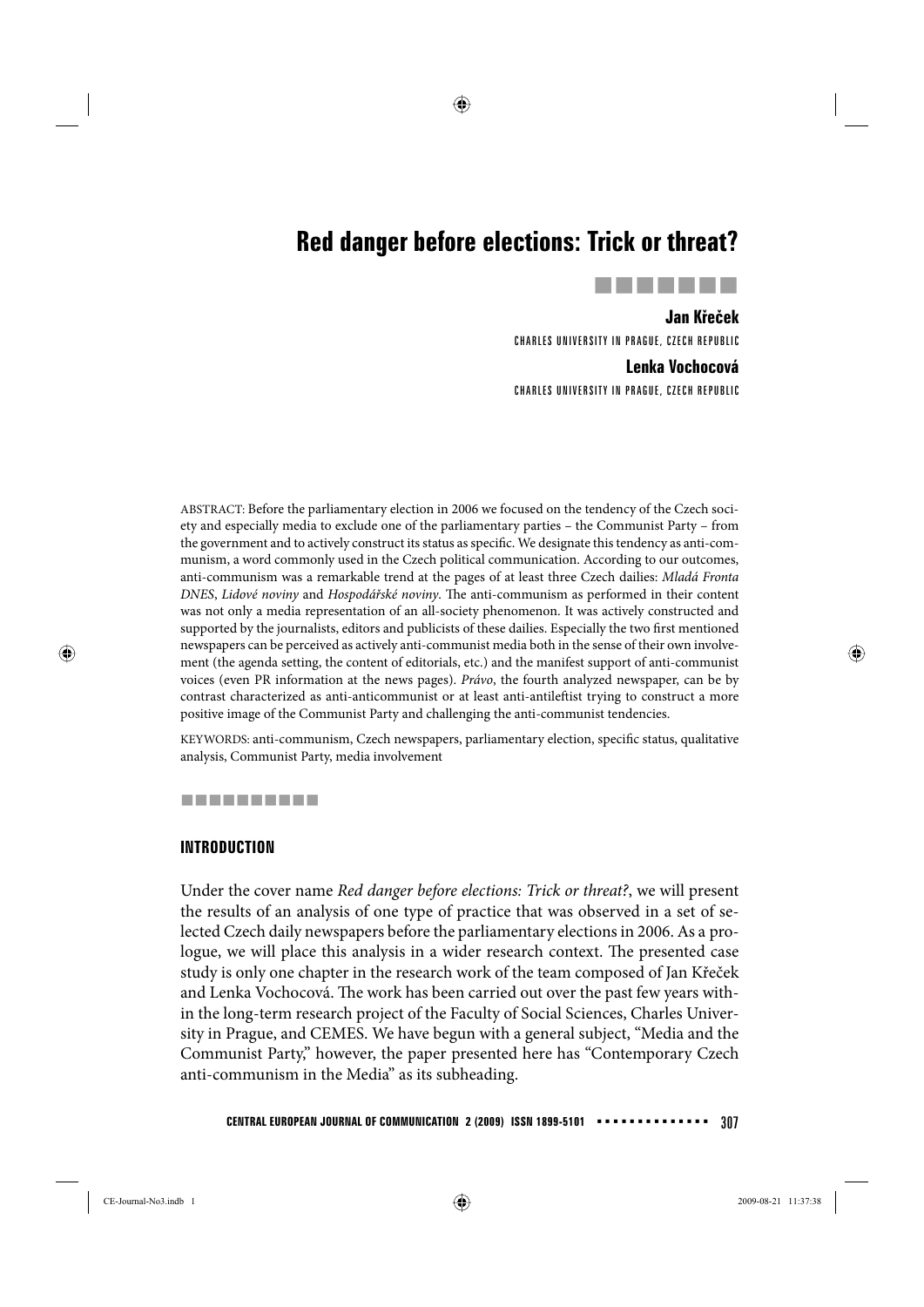Jan Křeček, Lenka Vochocová

After a brief introduction, we will present and interpret the results of this particular research. We will describe the typified categories and show some examples of the qualitative textual analysis presented in an unabridged form in 2007 (Vochocová, Křeček, 2007). By way of conclusion, we will once again place the analysis in a wider context of the meta-media discourse in the Czech daily newspapers – of anti-communism as a subject of discussion on the journalists' bias.

#### **PHASE ONE – QUANTITATIVE CONTENT ANALYSES**

Several preliminary quantitative content analyses, which were focused on the (re)presentation of political parties and the access of their leaders to the media, have already alerted us to an interesting phenomenon. Regardless of the fact whether these basic, frequency analyses concentrated on the reporting attention given by the media to various (parliamentary) parties, or on the citation of the leaders, the Communist Party of Bohemia and Moravia (KSČM) always came out as evidently underrepresented, i.e. significantly less often mentioned or cited. This trend was apparent in comparison with other parliamentary parties, or in proportion to the numbers of deputies and actual polls. It may be remarked, by the way, that nonparliamentary parties were almost invisible to the media in the period before the elections; the only exception being the Green Party before the 2006 elections.<sup>1</sup> We also found a difference between, on the one hand, the *MF DNES*, *Lidové noviny*, and *Hospodářské noviny* newspapers, and, on the other, the Právo daily. The difference will be further illuminated in the presented analysis.

There was, however, a correspondence across all the analyzed media in a followup quantitative valence analysis. We conducted it in a larger team, in conformity with the aim of the research project to map out the situation in the time of the parliamentary elections in the Czech Republic in 2006. The focus was on the media anticipation of possible government coalitions. The results, already presented, could be summed up in a conclusion that the possibility of cooperation (in government) with the Communist Party of Bohemia and Moravia was excluded in all the media; this denial is not usually explicated, or, when it rarely comes to it, there are no references to the election programs.

At the begining of the next research phase, we thus introduced a special term for KSČM: party with a specific status. The term reflects the outcomes of this duality: the party is legal, registered, parliamentary (steadily the third strongest party in elections), yet it is treated on the pages of the analyzed newspapers as a party that is at odds with the legal order of the Czech Republic, or as a party that is illegitimate and different from other parliamentary parties.

<sup>&</sup>lt;sup>1</sup> In the elections, the Green Party then passed the five-percent threshold required for entering the parliament. For the first time in history, the party thus gained six parliamentary seats.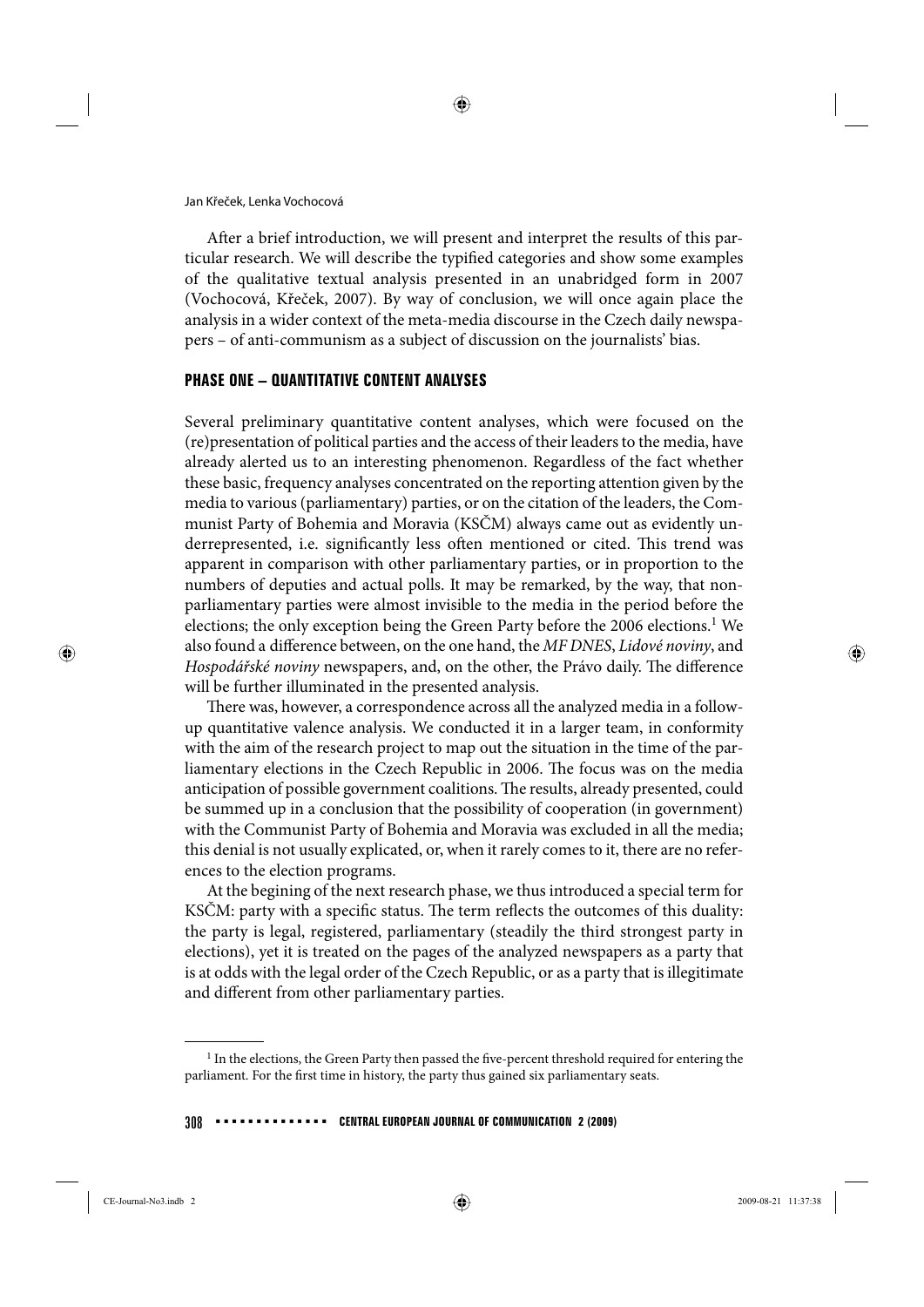There was no need to introduce the other key term: anti-communism. As we found out already in the early stages of the research, no later than in 2006 the representatives of the left-wing political parties use it to describe the practice of some media, which they understand to be discriminatory towards themselves. In some cases (not always), the term could be replaced by a narrower, albeit tongue-twisting one: "antiKSČMismus," i.e. such media practice that operates in a different mode when (re)presenting KSČM. It proceeds according to different rules, and by different manifestations than those that apply when other, "normal" parties are considered.

Hence, the task of the next research phase, whose results we will sketch out today, was to locate, describe, and classify these manifestations of specific negativity (or, alternatively, of positivity) by a qualitative approach. We should thus arrive at a list of the manifestations of the contemporary anti-communism in the media.

#### **PHASE TWO: QUALITATIVE CONTENT ANALYSIS (GROUNDED THEORY)**

The authors conducted the qualitative analysis by using basic procedures of the grounded theory and the structure of results is typical in this sense. The analysis led to a grounding of the paradigmatic model, of its central categories, by means of finding and interpreting their constructive strategies. Last but not least, it led to an interpretation of their implications and context. In a set of the texts we identified two fundamental and central categories, along with their four basic construction strategies.

**Threat of communism** (category **A**) is an overarching term for an array of warnings against the increasing influence of KSČM. Their form fluctuates between implicit insinuations and fully explicit warnings on the threshold of provoking panic; between worries about the democratic system and threats of worsening living standards, isolation of the country, and harmful legislature. The threat of communism scarcely appears in a clear form – as a warning against KSČM as an isolated, selfstanding danger. More often, *de facto* in majority of cases, it is expressed as a "danger from the left," which means rapprochement of ČSSD (Chech Social Democratic party) and KSČM.

**Straw man of communism** (category **B**), on the other hand, departs from a phenomenon in the Czech society whose aim is to weaken left-wing parties (KSČM and ČSSD) from right-wing positions. This position is often named in the media (almost exclusively in *Právo*) by social-democratic politicians. Jiří Paroubek, the prime minister and the head of the social-democratic party, frequently takes this stance in self-defense and the defense of KSČM.

#### **Paradigmatic model – Central categories: Threat vs. Straw Man**

**Central category – threat of communism** (*Lidové noviny*, *Mladá fronta DNES*, *Hospodářské noviny*)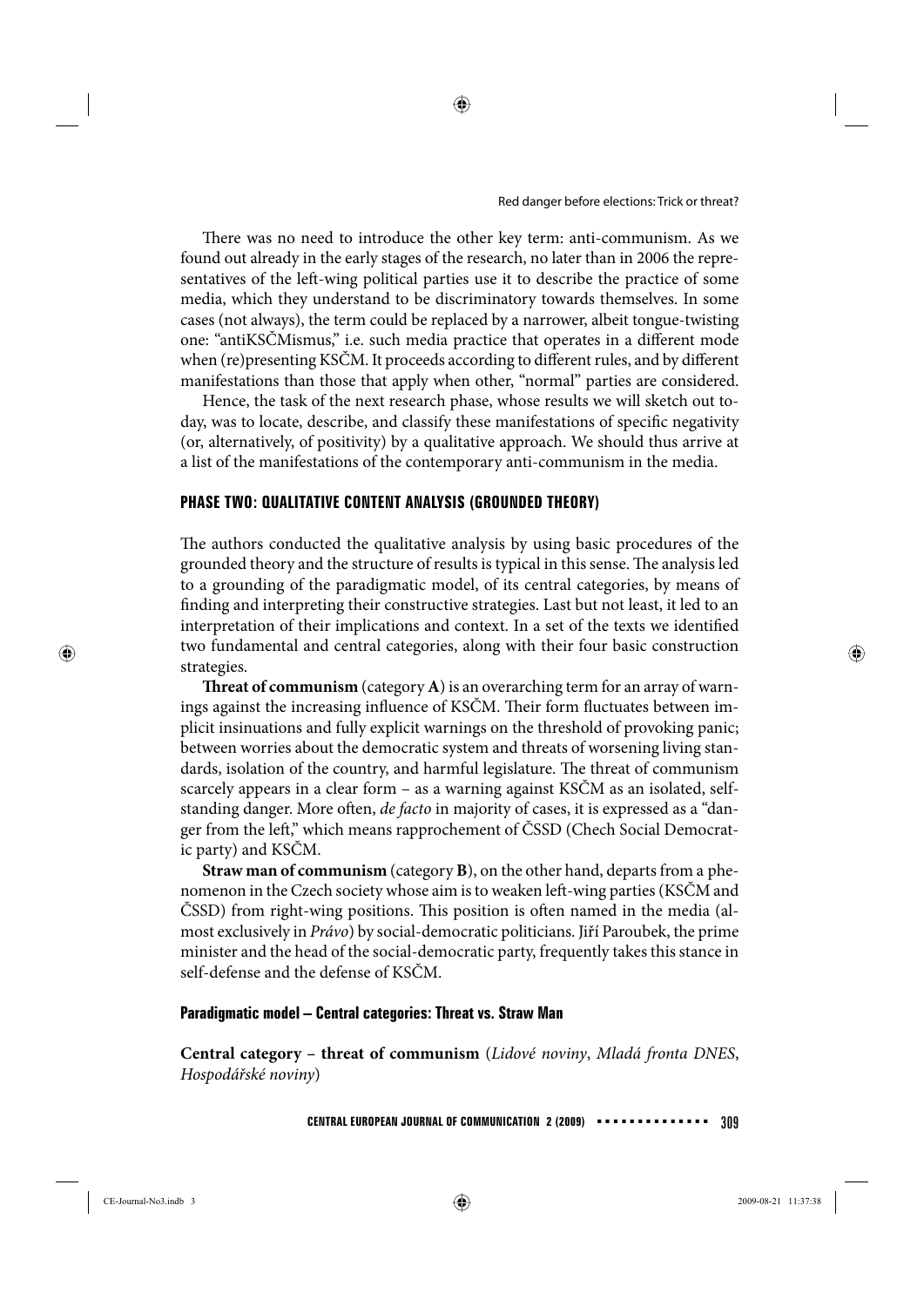#### **Strategy for constructing the central category "threat of communism"**

1A) Setting agenda in reference to the historical deeds of KSČ (Communist Party of Czechoslovakia) and pointing out the parallels between KSČM and KSČ.

2A) The threat of repetition of the situation in 1946 and 1948, respectively.

3A) The threat of cooperation between KSČM and ČSSD after the elections.

4A) Implicit and explicit anti-communism – ignoring the position of KSČM as a parliamentary party.

5A) Direct engagement of the medium – op-eds.

6A) Drawing attention to the anti-communist voices of the non-media subjects (PR and group anti-communist activities).

7A) Negative image of the party and constructing parallels between communism and national socialism.

### **Central category – straw man of communism** (*Právo*)

# **Strategy for constructing the central category "straw man of communism"**

1B) Refusing the cooperation between ČSSD and KSČM after the elections.

2B) Constructing a more positive image of KSČM (and ČSSD).

3B) Drawing attention to "real threats" (extreme right).

4B) Constructing parallels between the politics of KSČ and the contemporary anti-communism.

**Context**: Meta-media discourse concerning the media anti-communism.

**Effect of the strategies for constructing the central categories:** Extreme polarization of the media contents before the elections: red totalitarianism, or totalizing fury on the right-wing?

# **THREAT OF COMMUNISM**

The Czech daily newspapers, with the exception of Právo, not only reflect the anticommunist mood of the part of the society, rather, they directly promote it in a manner that we classified into seven self-standing categories (see the paradigmatic model 1A–7A). Most of these categories mutually overlap and support each other in the individual texts.

# **A1) Setting agenda in reference to the historical deeds of KSČ and pointing out the parallels between KSČM and KSČ**

One of the strongest message to the readers of *Hospodářské noviny*, *Lidové noviny* and *Mladá fronta DNES* is that KSČM presents a real threat to democracy because it has not yet turned away in its course from "its past," i.e. the politics of KSČ. The parallel between KSČ and KSČM is constructed in different ways. The simple way is based on pointing out that many current KSČM members were also the former members of KSČ; or that the party has not yet settled its past, i.e. it has not suffi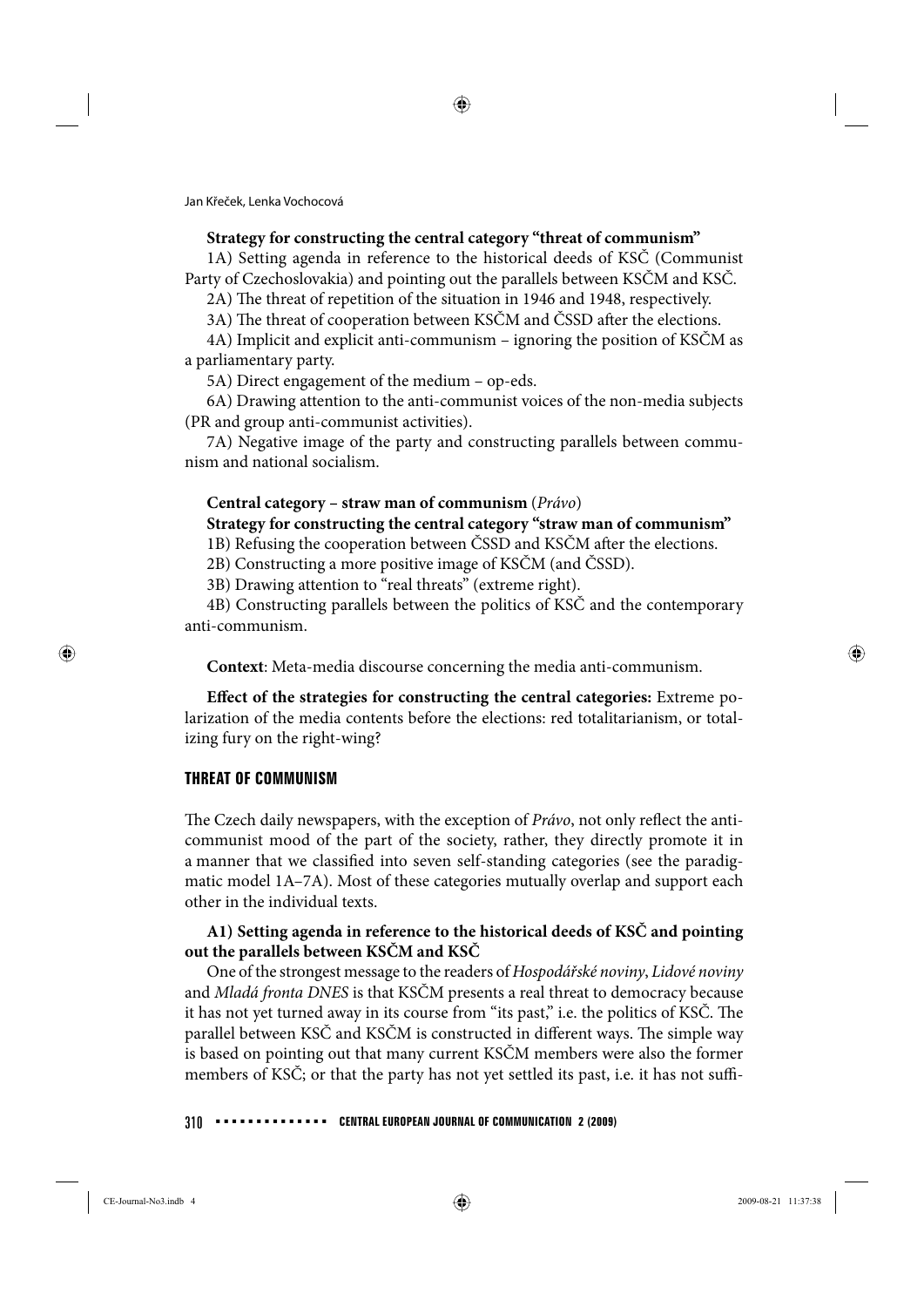ciently condemned the political trials of 1950s. The more complicated way uses methods such as recalling historical events related to KSČ and suggesting their parallelism to contemporary or approaching events.

#### A2) The threat of repetition of the situation in 1946 and 1948 respectively

This strategy can be comprehended as a specific realization of the previous category. That does not come as a surprise; since we analyzed texts from the period before the 2006 elections, the parallels referring to electoral successes of the Communist Party in post-war era were so frequent and strong that they required an introduction of a self-standing category.

#### A3) The threat of cooperation between KSČM and ČSSD after the elections

As much as this strategy resembles a simple and logical continuation of the previous ones, it is differentiated by an inclusion of another actor - the social-democratic party. The previous strategies manifested themselves by "erasure" of the letter M in the name of the party (thus, KSČM became KSČ2). In this case, the outcome of this category can be illustrated by a frequently used abbreviation KSČSSD, which inseparably unites all the three parties. As a subheading for this strategy, we used the phrase of the media with anti-leftist engagement that "warn" or even "alert" their readership – these expression appear frequently and explicitly.

In many cases, it reaches a point where the suggested rapprochement of KSČM and ČSSD is no longer apprehended only as the cause for the rising influence of KSČM, but as the very threat to democracy. Creating an artificial border-line between rapprochement of KSČM and ČSSD as the causal condition and the central category of threat is possible; however, it is more meaningful to understand it in a gradual sense, as different dimensions of one scale. On the scale, KSČM keeps an approximately stable status (of the threat to democracy), while the status of ČSSD oscillates between democracy on the one hand, and the *de facto* communism (i.e. anti-democracy) on the other.

#### The scale of the A3 strategy

a) Identity ("Those who vote for ČSSD, vote for the communists").

b) Attraction ("The parties belong to each other organically, they cannot be separated").

c) Common grounds ("Historically, it has been one party, their separation today is possible, but not automatic").

d) ČSSD in bad company ("The respected ČSSD in the company with the dangerous KSČM").

e) KSČM as the last resort for ČSSD (ČSSD is forced to enter into "an arranged marriage" on the left side of the political spectrum).

 $2$  The name of the party: KSČ (Communist Party of Czechoslovakia) 1921–1990, KSČM (Communist Party of Bohemia and Moravia) since 1990.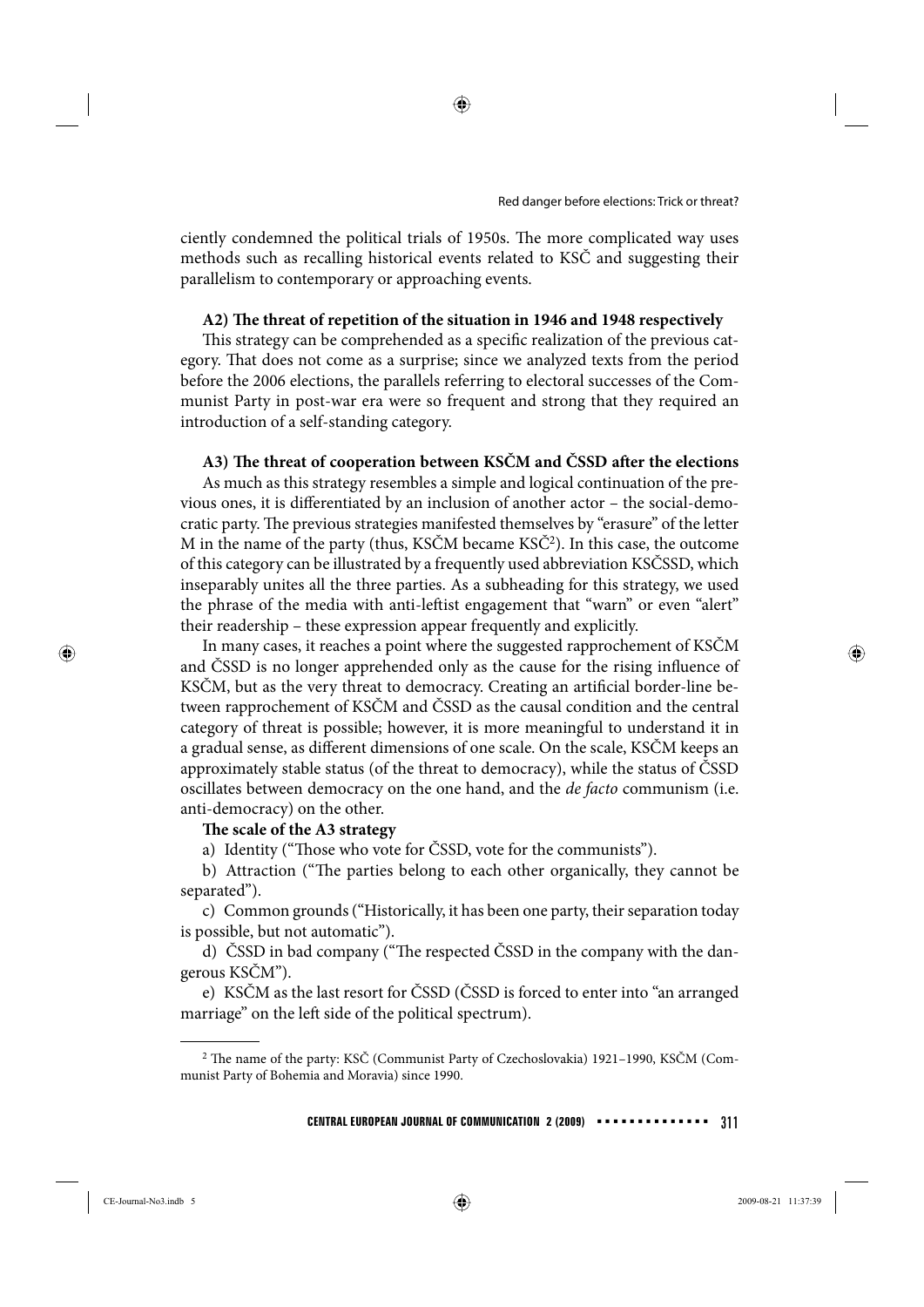f) ČSSD as the usher and mentor for KSČM (or the "cunning spectacle of a democrat" – ČSSD includes KSČM into the exercise of political power and thus weakens and neutralizes its "undemocratic potential").

This is perhaps a way too refined scaling by which we can finish the previous, active strategies that produce texts about KSČM (KSČ, ČSSD, KSČSSD). The following strategies, on the contrary, ignore KSČM. We noted their finer form in the quantitative research that we briefly presented in the introduction. Now we are reaching a category of an "explicit ignorance".

#### **A4) Ignorance of KSČM as a parliamentary party**

Typically, we find the realization of this strategy in the texts that either list or describe in basic terms the candidate (or the already parliamentary) parties, or in the texts that compare their programs/politics/representatives. The programs/politics/representatives of KSČM are missing in these enumerative texts. This move is admitted: "The editors found no reason to" (present the program of KSČM among others; invite the head of KSČM to a common photo-op…). Such is the most typical explanation.

With the next category, we return from the "explicit ignorance" back to the active strategies.

#### **A5) Direct engagement of the medium – op-eds**

One of the most distinctive categories of the media anti-communism is the one which encompasses the texts where the media actively and explicitly express their political opinion by means of their publicists, editors, or editors-in-chief. In such texts, there appear direct proclamations on who should (not) be voted for, as well as warnings about the situation that may result if the readers would "fail" their right to vote or vote "incorrectly." "Do not let a communist make decisions for you" or "Do not vote for the communists or those who can help them into power" **–** these are the most succinct and typical slogans of this strategy.

It is clear from the texts that the media have given up any pretensions of being apolitical. Through their spokespersons, they openly call upon their readers to vote neither for KSČM, nor for the party that may allegedly help it into power, i.e. ČSSD. This is a finding that has wider societal causes and effects; as such, it will become fully apparent in the relation to the contexts and effects of the full paradigmatic model. At this point, we can notice that, for the first time, we may allude to the concept of a "campaigning."

# **A6) Drawing attention to the anti-communist voices of the non-media subjects**

Once more, we shall refer to one of the previous categories. While the strategy A4 ignored the communists, the strategy A6 draws attention to the anti-communists. It does not entail the op-eds of the journalists, as was the case in strategy A5.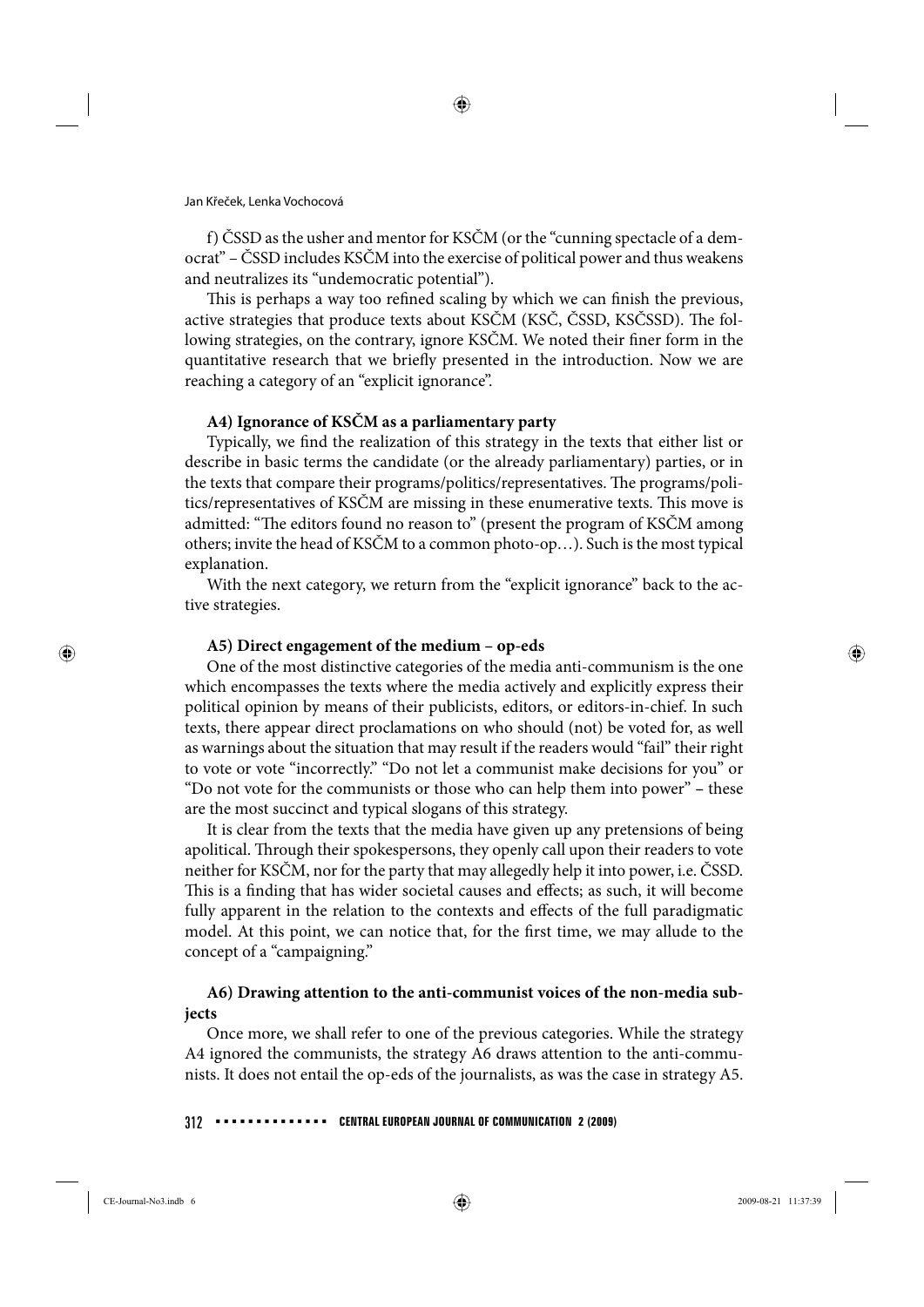Rather, this strategy rests on representation of the social, i.e. non-media actors in the news. Ergo, it entails texts that are displayed on the news pages of the media; yet, these are *de facto* promotional materials of particular anti-communist initiatives or of activities of individual persons.

The span of this media promotion starts with publishing unabridged calls of certain political actors (former "students' leaders," the 1st of May activities of the Confederation of Political Prisoners – their action became a means for public appearance of many political parties during the election campaign). Further on, this promotion goes all the way to putting to the fore the private firms that buy in the ballots of left-wing parties, barter them for beer, or offer 20% discounts for consumer goods in exchange for them. Certain businessmen paid for billboards in which they offer their companies along with their employees for sale, should the left -wing parties win the elections. What is striking on these PR texts is the fact that they are published in the context of other texts of the "news" character warning in different ways against the "increasing influence of KSČM."

It would, of course, be a mistake to see the contemporary Czech anti-communism and its reproduction in this strategic category solely as an activity of isolated political actors and commercial subjects. In the course of the interpretation, we do not hide in any way – on the contrary – we emphasize (in accordance with all the stakeholders in the analyzed discourse) that the contemporary Czech anti-communism is a specific cultural and social "living" phenomenon. It also takes on some traits of "social movements" and offers many "militant" as well as "entertaining" practices to the engaged activists – demonstrations, petitions, concerts. Sometime, these assume a form of direct action that is on the threshold of legality (e.g. disrupting communist actions). Other times, they take on a form of cultural and educational activities supported by the state. The latter is exemplified by the exhibition of creative designs for the campaign "T-shirt against communism" that took place in the Czech cultural center in Vienna. The event stirred a debate in all the analyzed newspapers. The most frequently mentioned design – a T-shirt with the slogan "Kill a communist to strengthen peace" – can serve us as one of many illustrations of the topic of (anti-)communism in the Czech society. In the Czech media – once again, we recall the notion of campaigning – there is the same trend: a communication that is almost regulated; not a media communication, but a mediated and medialized communication, in which the media (as was the case with the strategies A5 and A6) are nothing but the carriers of messages "on the behalf of" various social practices and actors, subjects, and simply put: a movement.

# **A7) Negative image of the party and constructing parallels between communism and national socialism**

Alongside the strategies of direct appeals – to participation in the elections and refraining from voting KSČM (or, respectively, ČSSD); the boycott of KSČM as a parliamentary party; threats of the rule of KSČM together with ČSSD, which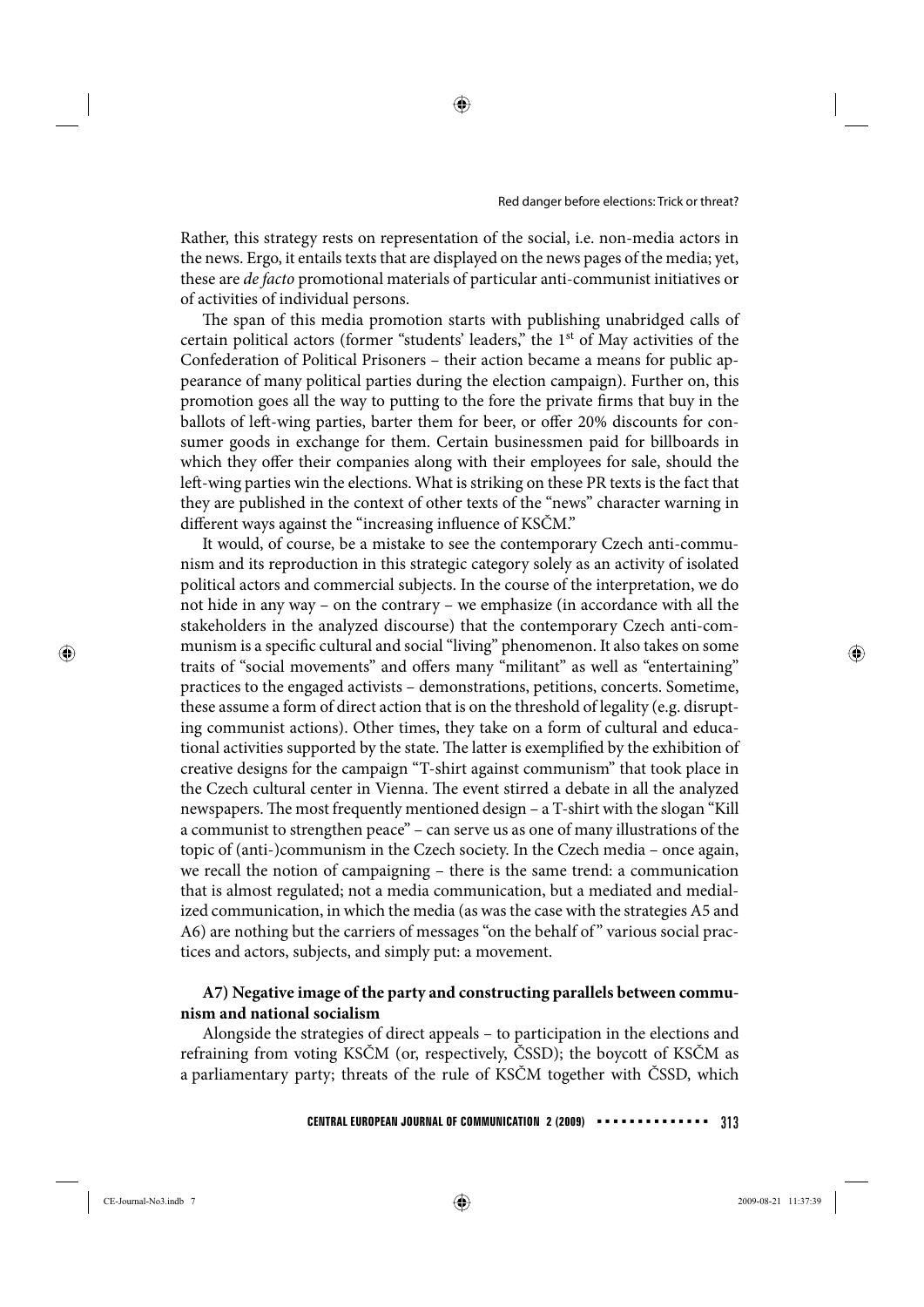Jan Křeček, Lenka Vochocová

would lead to worsening of the situation in the country; or warnings against the return of the historical events associated with KSČ (e.g. the election in 1946 and the subsequent February 1948) – the media also use another strategy for constructing the specific status of KSČM. This strategy is based on creating a negative image of the party. The negative, or the specific, image of the party is constructed either with regard to ideological and political tendencies of the party (the politics of KSČM is isolationist; dumb; supportive of totalitarian regimes around the world and of dictatorships; after the KSČM's ascension to power, the country will find itself in isolation; the reputation of the country will be damaged; many changes will occur that will worsen the living standards – the private ownership will be restricted, rich and educated people will be disadvantaged, etc.), or with regard to presenting the party as a one that is violent and supportive of violence, power-hungry and usurpatory, or, finally, with regard to less "rational" references - i.e. by constructing the image of a party that is "not sexy" (the party is associated with brass-bands, bratwursts, revolutionary songs, totalitarian symbols, electorate composed of retired people, etc.).

### **STRAW MAN OF COMMUNISM**

We have already stated that while the previous central category, the "threat of communism," found its space of realization in the *Lidové noviny*, *Mladá fronta DNES* and *Hospodářské noviny* newspapers, the texts and fragments constituting the oppositional central category can only be located (with a few exceptions) in the *Právo* daily.

In it, we also discovered the name for this category – the term "straw man of communism" was "in-vivo" code in our analysis. In the Czech language, straw man connotates something that is not in fact dangerous; a threat that can scare away only fools (birds). A straw man – *strašák* – also resembles a specter *strašidlo*, i.e. the term from the opening lines of the *Communist Manifesto*.

Although we paid only peripheral attention to the construction of the oppositional central category in comparison with the category of the threat, we have nonetheless identified its four basic strategies.

# **B1) Refusing the cooperation between ČSSD and KSČM after the elections**

The strategy, whose texts refuse the cooperation (in a coalition) between ČSSD and KSČM, is a very defensive and reactive one. The refusal may be based on the reference to a valid resolution of the ČSSD convention, which banned the leadership to enter such cooperation. It may also use citations of the top leaders of ČSSD, who, during the pre-election period, repeatedly refused such cooperation.

# **B2) Constructing a more positive image of KSČM (and ČSSD)**

Realization of a more active strategy is found in those texts of the *Právo* newspaper that, on their own accord, construct a positive image of KSČM. This is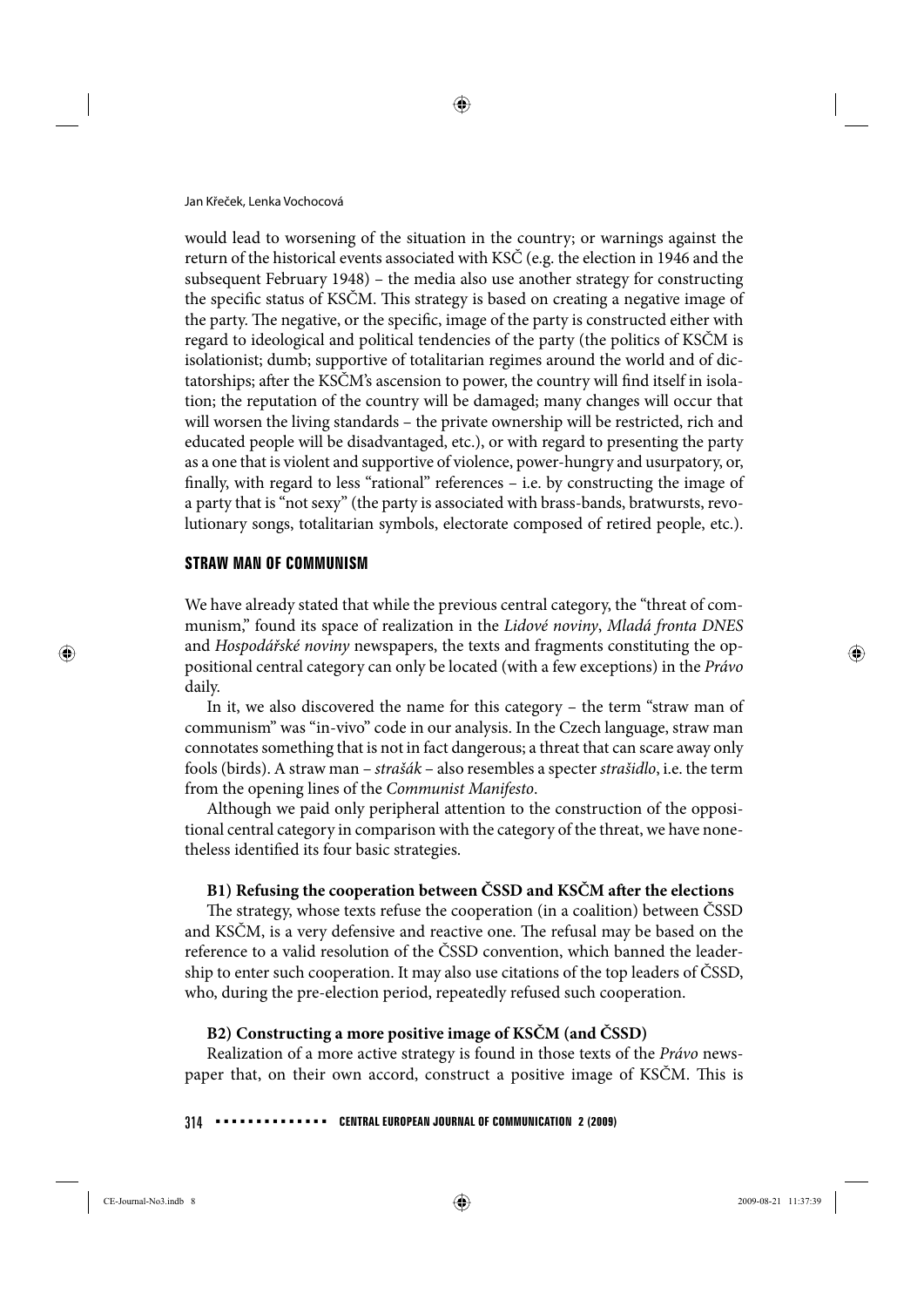achieved primarily by the positive representation of the party's leaders, or by presenting KSČM as a party with a clear program, which aims e.g. at supporting higher employment rates, eliminating poverty, etc.

The two following B strategies are oppositional variants of the A7 strategy, i.e. the construction of parallels between communism and national socialism.<sup>3</sup>

# **B3) Drawing attention to "real threats"**

The texts that appeared after the  $1<sup>st</sup>$  of May, when Prague witnessed public actions of both the anti-communist initiatives and the declared neo-nazi groups, used this coincidence as an impetus. Their authors designate the "communist threat" as a mere straw man and the anti-communist actions make no sense in this respect. The participation of the leading right-wing politicians in these actions is considered to be a pure calculation.

Against this communist threat, which they consider to be construed, they evoke the real threat, which they see to be coming from the movements of the extreme right. Since their demonstration passed without any attention being paid to them from the politicians, the authors of the texts go as far as to suggest that a possible bonding between the extreme and the "not-yet-extreme" right is being built. Such a bond could even lead to emergence of a "totalizing fury on the right-wing" that could, in the future, target also other political actors rather than just the present-day communists.

In the course of our analysis, we were surprised to see how few texts ponder over the term of communism itself. The question deals with the semantic aptitude of signifying with very same term once a political-philosophical ideal, once a form of the ruling regime in Czechoslovakia between 1948 and 1989, and, last but not least, the politics and the politicians (the "communists") of KSČM in 2006.

We found the only remark on this issue in the form of a note on the difference between "communism" and the "bureaucratic state-socialism with repressive political regime that was imposed in the former Soviet empire and in its satellites." In

<sup>&</sup>lt;sup>3</sup> The recurrent use of the term "parallel" and our concentration on this aspect is entirely purposeful. After the quantitative and the qualitative content analyses, our next research chapter will consists of the research on anti-communism as a "specific" discourse. For this purpose, we intend to turn to the program of the critical discourse analysis (CDA) inspired by Ernest Laclau and Chantal Mouffe. According to them, the political discourses are marked by the existence of empty (emptied, floating) signifiers and by competing logics of equivalence and difference. The empty signifiers designate "big," vague and general terms (such as freedom, democracy, order) that can be filled with various and often conflicting meanings. This filling takes a form of a "chain of equivalents" – i.e. the assignment of particular and more concretely meaningful elements of signification that represent norms, values, and events. A signifier thus filled then represents the entire chain. Both the signifier and the related chain are in opposition to the antagonistic signifier (and chain) on the other side of the antagonism's limits. If we continue to consider some of the key terms of our analysis (e.g. democracy, communism, anticommunism, etc.) as empty signifiers, and if we exchange the word "equivalence" for the word "parallel," the advantages and the relevance of this model of CDA become apparent.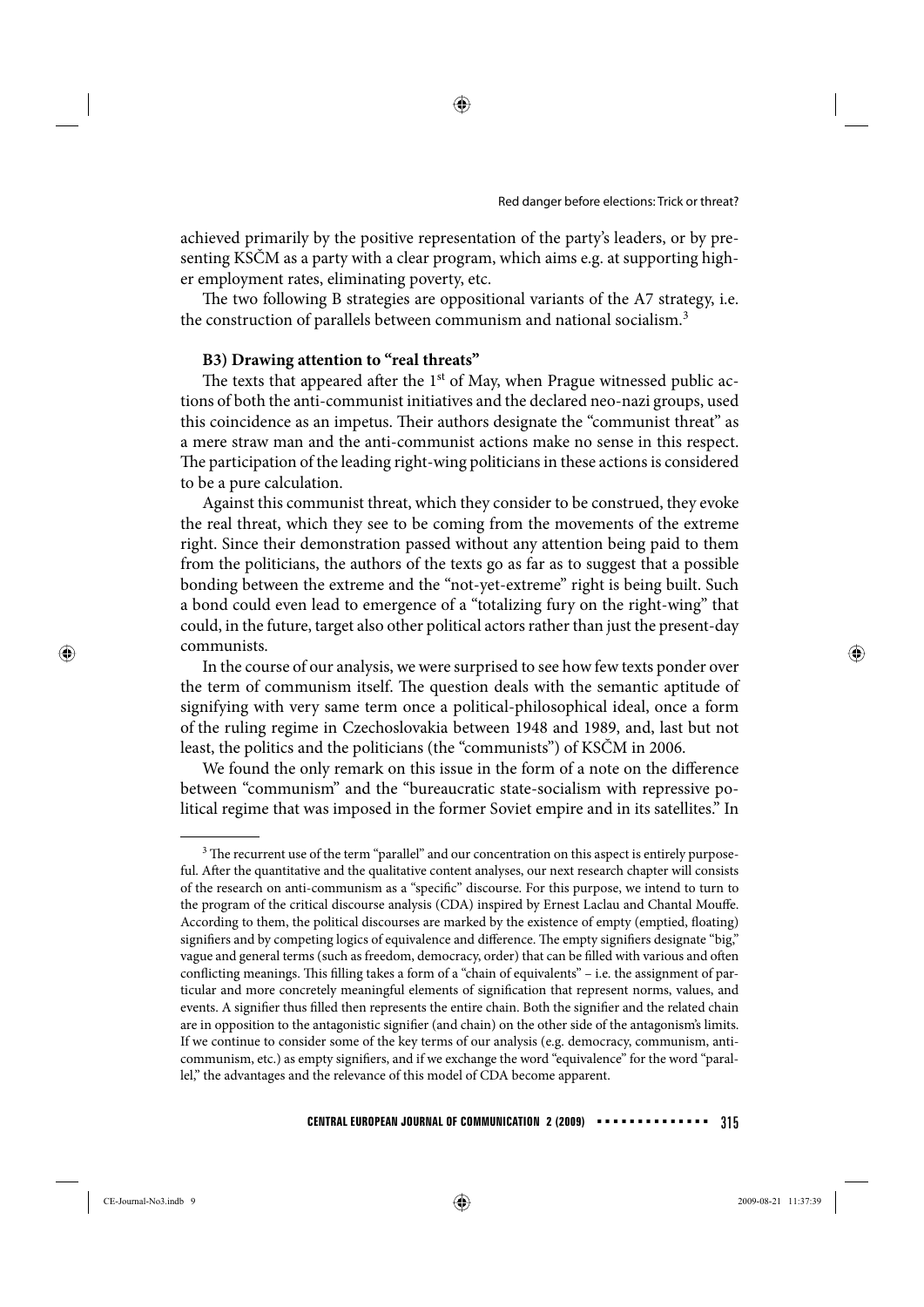contrast, we found quite a lot of textual realizations of the last textual strategy. That one leaves the word "communism" with an unambiguously negative meaning, and then proceeds as follows:

# **B4) Constructing parallels between the politics of KSČ and contemporary anti-communism**

The last strategy of "unveiling" the communist threat as a straw man uses a construction of parallels between the politics of KSČ and the contemporary anti-communism. The authors of these texts deliberately employ the self-representational vocabulary of the pre-1989 political power (striking and mass-communicated resolve, meetings with emphasized party affiliation, propaganda, background checks) in order to sustain an illusion of the proximity and identity of the "communists" and the "anti-communists."

I would like to remark that, at this point, we have for the first time encountered the echo of a "neighborly" political communication. A quote from Adam Michnik – "In contemporary Poland, we have two kinds of communism – communism and anti-communism" – that was published in the *Právo* daily, is an example of it.

### **CONTEXT**

# **Metamedia discourse in the Czech daily newspapers: Anti-communism as a subject of discussion on the journalists' bias**

As we suggested in the "Introduction," it was not very daring or surprising to dub this research chapter, right from the beginning, an analysis of the contemporary anti-communism (in the media, or media in adjectival form). Over the last couple of years, there could not be any doubt of the existence of anti-communism in the contemporary Czech Republic. The controversy (and not solely the one between the "communists" and the "anti-communists") concerns only the question of whether the anti-communism means strengthening, or weakening of the democracy. In effect, this controversy mirrors the duality of communism as a "threat" or a "straw man."

In the era of medialized politics, this social context is naturally also an effect of the practises which we observed and analyzed. If, however, we will now speak of the media and the metamedia contexts, we can trace in them a controversy on the active participation of the media in the contemporary anti-communism. Subsequently, we can link this controversy to a normative debate on the impartiality or, respectively, bias of the contemporary Czech press.

Although some texts regularly appear in the newspapers that explicitly work with negative connotation of KSČM or the left-wing politics in general, and although, on many levels, a warning is delivered even in the meta-media discussion in the Czech press that forestalls cooperation between ČSSD and KSČM, the media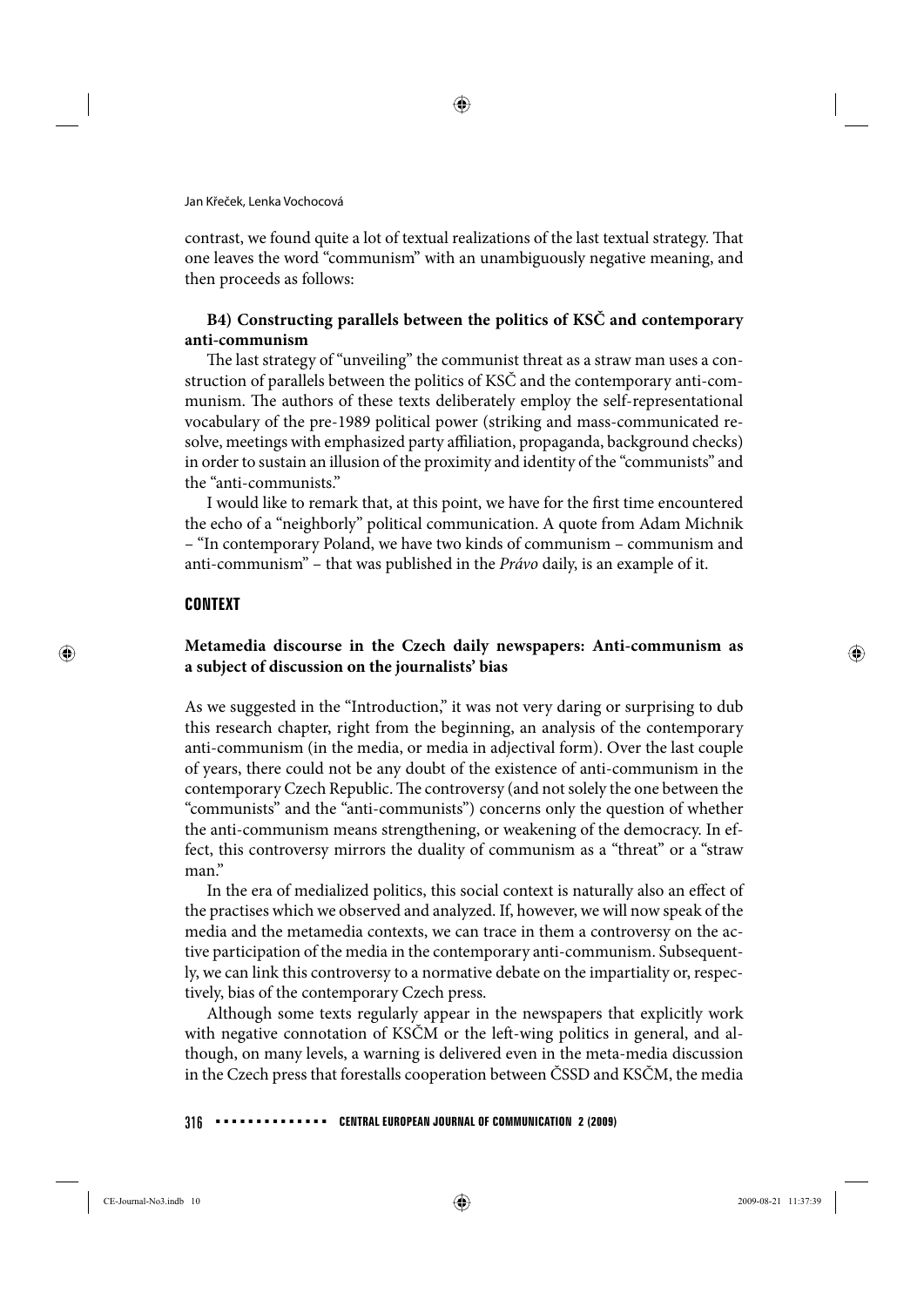professionals nonetheless object to being accused of partisanship or bias. They insist that their political reporting is "objective" and they label its critique (e.g. from the ranks of the social-democratic politicians) as paranoid.

What is substantive of the metamedia discussion on the anti-communist tendency of the media, is, from the standpoint of media studies, namely a normative background that shapes the Czech media discourse. It seems as if this background was channeling many of the "defensive" arguments of the media themselves. With regard to the status of the Czech daily newspapers, which are privately owned, it actually should not be too surprising that these media have a political orientation, a political opinion, and that they communicate it openly to their readers. In the contemporary practice of the media, this happens not only by means of op-ed texts, but also by selecting and processing the news topics.

It is clear from the texts that the media deny any bias or political tendency. They consider any accusation of this sort to be a manifestation of hostile intentions directed against them. However, from our analysis of the Czech newspapers, their political tendentiousness is evident. With the exception of the *Právo* daily, this inclination is markedly anti-communist and, to a large extent, generally anti-leftist. The question, which the scholars of media can thus ask, is: Why do not the media stand up openly for their (otherwise unreservedly declared) opinions even when they are explicitly designated as media with a clear political viewpoint? Why do they maintain the semblance of being apolitical in principal, despite engaging actively in politics?<sup>4</sup>

### **THE EFFECT**

#### **Extreme polarization of the media contents before the elections: red totalitarianism, or a totalizing fury on the right-wing?**

After the overview of the news in the daily press, we gain an image of the pre-election situation in which, on the one hand, the voters are threatened by a "red totality" (represented either by KSČM itself, or by cooperation of the leftwing parties, KSČM and ČSSD) and, on the other, warnings are issued against the attitudes of the extreme right, summed up as "a totalizing fury on the right-wing." The Czech dailies thus use exactly the same model of the "threat of a totality" that varies only in dependence on the right- or left -wing preferences of the given media.

If the media context could be also described as an "end of illusions about the possibility of impartial press," then, as the effects of our paradigmatic model, we can

<sup>&</sup>lt;sup>4</sup> The point may be very well illustrated by the following observation: during the entire pre-election period, the right-wing media object the charges of "partisanship" and "anti-communism." However, on the day before the elections, the editors-in-chief use the space of the editorials to give an advice on how to vote – or, rather, whom not to vote for. They emphasize that this year, for the first time, the entire left including the social-democrats is a wrong choice.